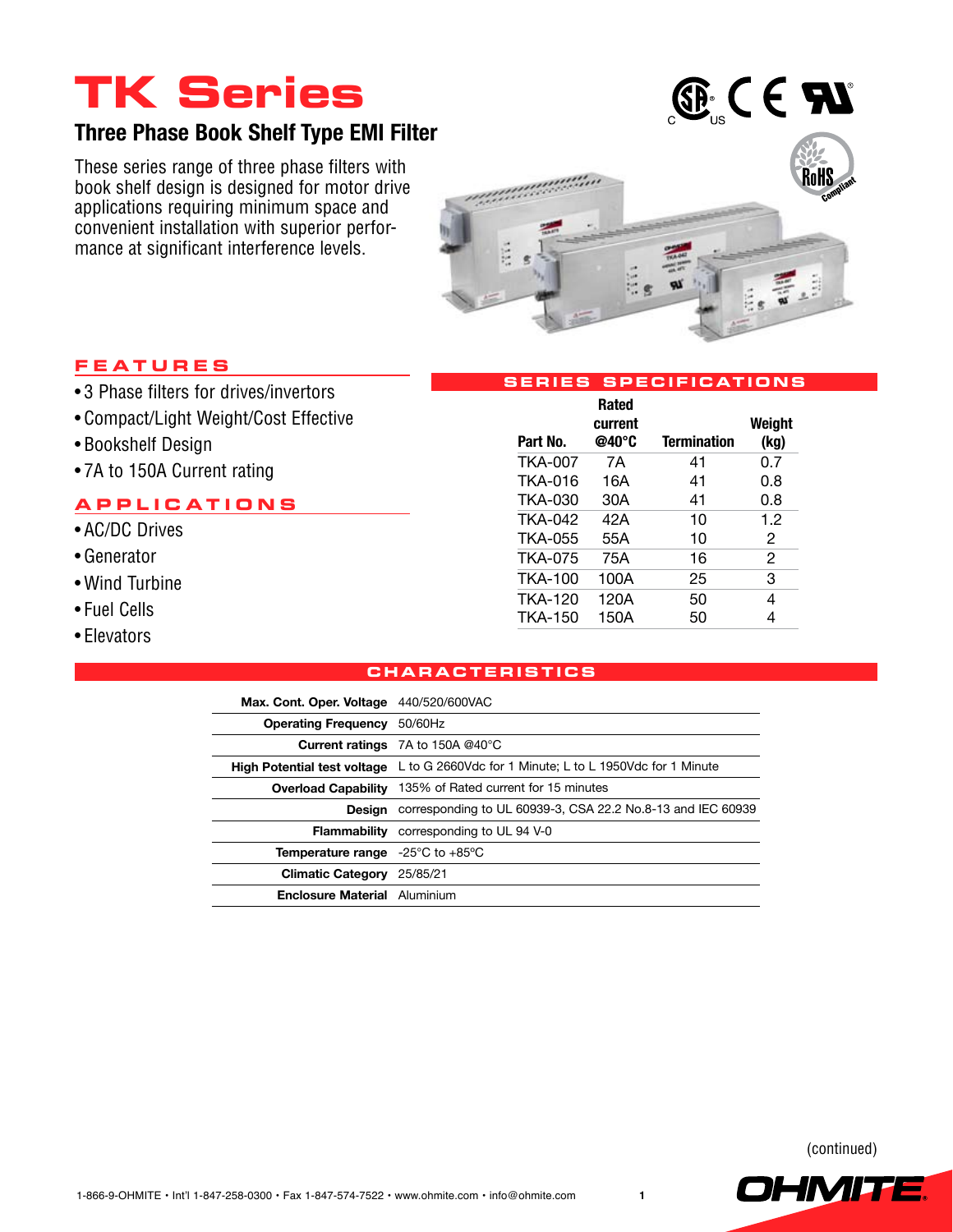# **TK Series**

## **Three Phase Book Shelf Type EMI Filter**

### **circui t diagram**



#### **i n s e r t ion lo ss**